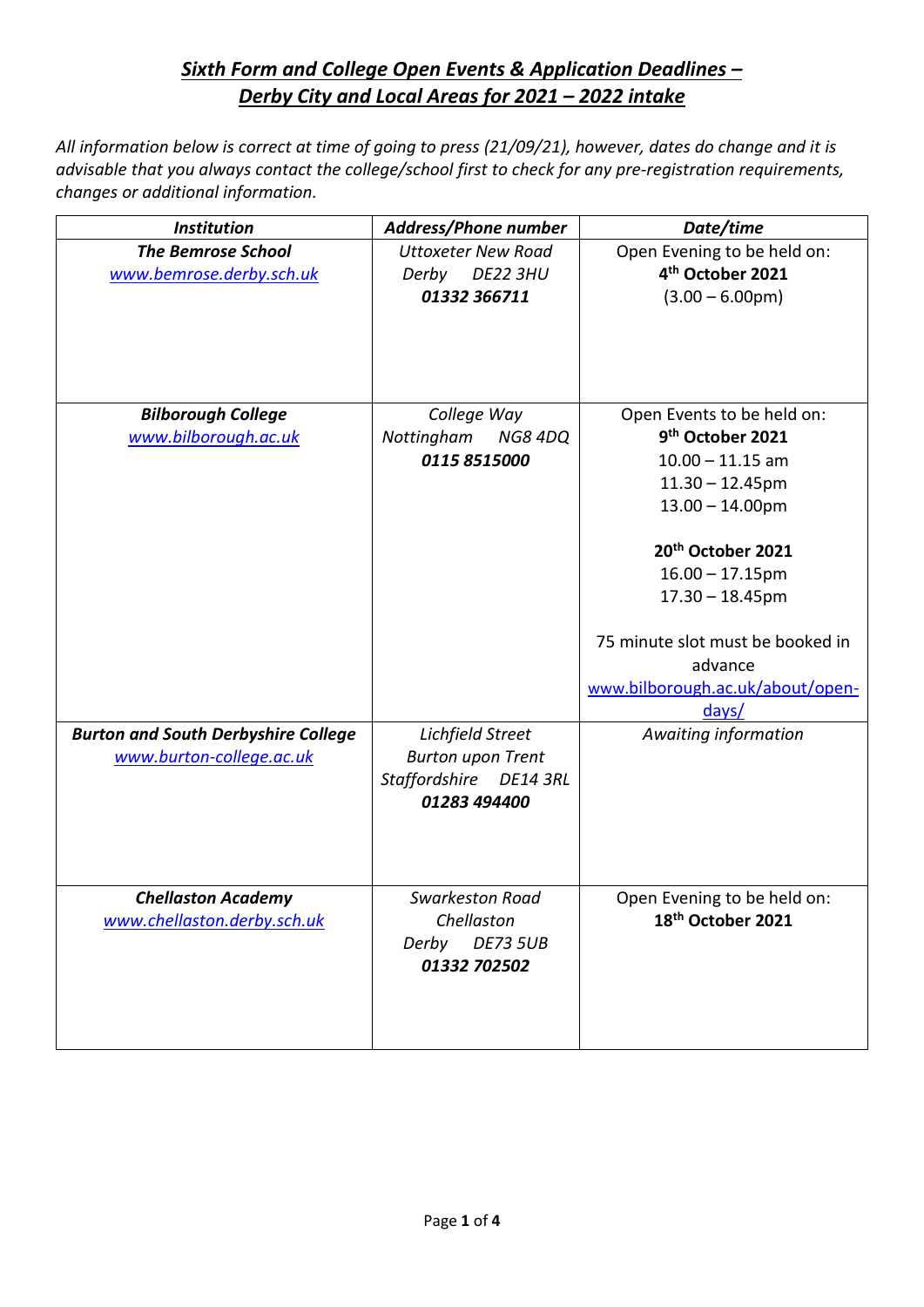| <b>Institution</b>                  | Address/Phone number          | Date/time                         |
|-------------------------------------|-------------------------------|-----------------------------------|
| <b>Chesterfield College</b>         | <b>Infirmary Road</b>         | Virtual Apprenticeships Advice    |
| www.chesterfield.ac.uk              | Chesterfield                  | Evening to be held on:            |
|                                     | Derbyshire S41 7NG            | 7 <sup>th</sup> October 2021      |
|                                     | 01246 500500                  | $(5.00 - 6.30 \text{ pm})$        |
|                                     |                               | Pre-register online               |
| Confetti                            | <b>Convent Street</b>         | Open Events to be held on:        |
| www.confetti.ac.uk                  | Nottingham                    | 9 <sup>th</sup> October 2021      |
|                                     | <b>NG1 3LL</b>                | $10am - 4pm$                      |
|                                     | 0115 9522075                  |                                   |
|                                     |                               | 20 <sup>th</sup> November 2021    |
|                                     |                               | $10am - 4pm$                      |
|                                     |                               |                                   |
|                                     |                               | Events include a digital open day |
|                                     |                               | guide and a 30min in person tour. |
|                                     |                               | Places must be booked in advance: |
|                                     |                               | www.confetti.ac.uk/open-days/     |
| <b>Derby Moor Academy</b>           | Moorway Lane                  | Open Evening to be held on:       |
| www.derbymoor.derby.sch.uk          | Littleover                    | 3rd November 2021                 |
|                                     | <b>DE23 2FS</b><br>Derby      |                                   |
|                                     | 01332 772706                  | Application deadline:             |
|                                     |                               | 17th December 2021                |
|                                     |                               |                                   |
| <b>The Ecclesbourne School</b>      | <b>Wirksworth Road</b>        | <b>Awaiting Information</b>       |
| www.ecclesbourne.derbyshire.sch.uk  | Duffield                      |                                   |
|                                     | Derbyshire<br><b>DE56 4GS</b> |                                   |
|                                     | 01332 840645                  |                                   |
|                                     |                               |                                   |
|                                     |                               |                                   |
| <b>UTC Derby Pride Park</b>         | Pride Park                    | Showcase Event to be held on:     |
| derbyadmin@utcderby.org.uk          | 01332 477400                  | 9 <sup>th</sup> October 2021      |
|                                     |                               | $(9am - 12noon)$                  |
| https://www.utcderby.org.uk/events/ |                               |                                   |
|                                     |                               | Post-16 Event                     |
|                                     |                               | 4 <sup>th</sup> November 2021     |
|                                     |                               | Pre-register online               |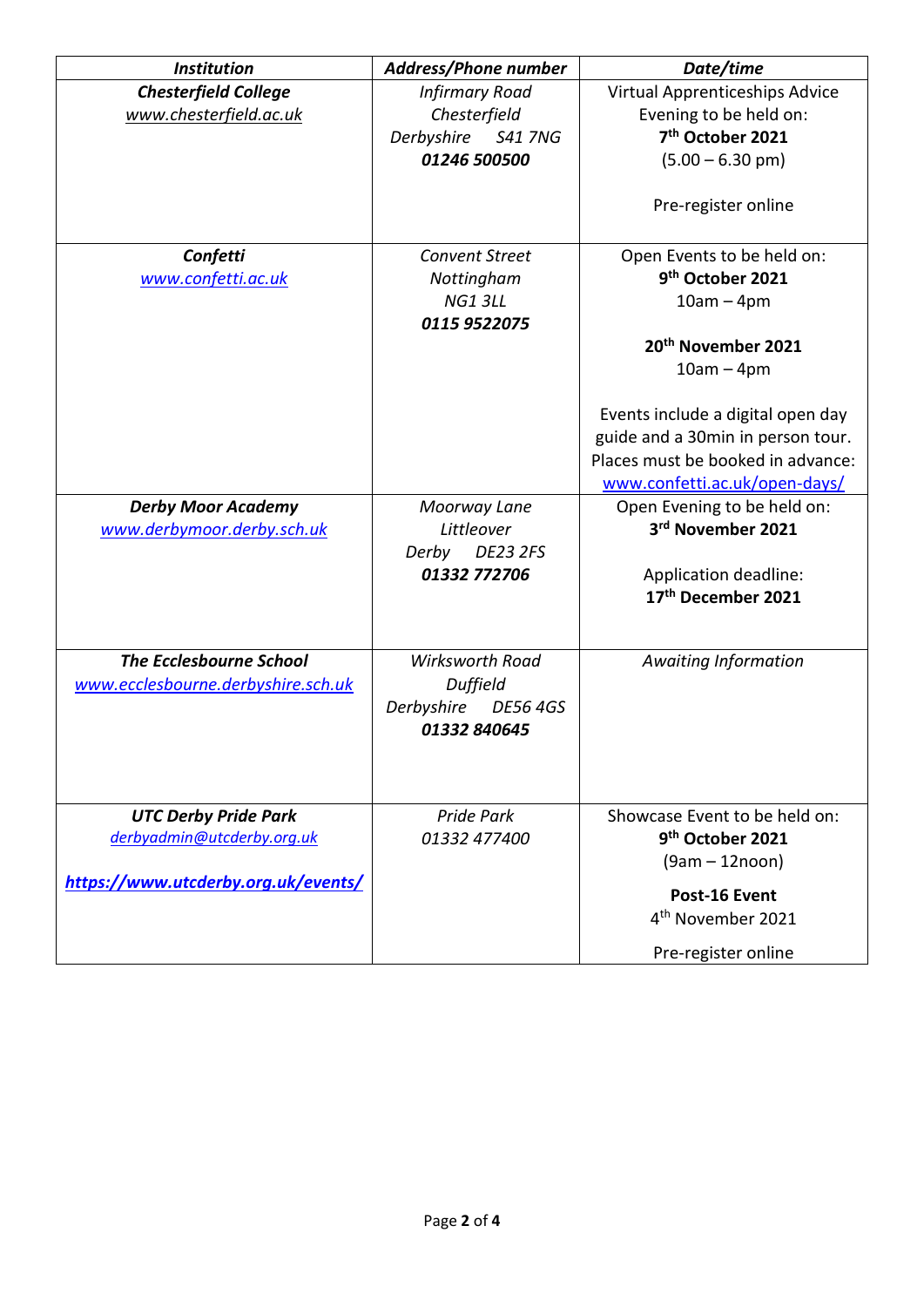| <b>Institution</b>                                                                   | <b>Address/Phone number</b>                             | Date/time                                             |
|--------------------------------------------------------------------------------------|---------------------------------------------------------|-------------------------------------------------------|
| <b>Derby College</b>                                                                 | 0800 028 0289 (all sites)                               | Pre-registration required on                          |
| www.derby-college.ac.uk                                                              |                                                         | website: www.derby-                                   |
|                                                                                      |                                                         | college.ac.uk/news-events/events                      |
|                                                                                      |                                                         |                                                       |
| Each site has the following subject areas<br>in attendance on the night:             |                                                         |                                                       |
|                                                                                      |                                                         |                                                       |
| <b>Joseph Wright Centre</b>                                                          | Joseph Wright Centre<br><b>Cathedral Road</b>           | Open Evening to be held on:<br>21st October 2021      |
| A-levels; Art & Design; Creative Media (TV                                           | Derby<br>DE1 3PA                                        | $(5.00pm - 7.00pm)$                                   |
| & Film) and Digital-Media; Employer                                                  |                                                         |                                                       |
| Academies / Work Experience; Games                                                   |                                                         |                                                       |
| Design & Esports; GCSE Plus; IT, Digital<br>Skills and Computer Science; Music;      |                                                         |                                                       |
| Performing Arts; Retail (including Fashion,                                          |                                                         |                                                       |
| Business & Retail); Science (including T                                             |                                                         |                                                       |
| Levels).                                                                             |                                                         |                                                       |
|                                                                                      |                                                         |                                                       |
| <b>The Roundhouse</b><br>Apprenticeships (including Hospitality &                    | The Roundhouse                                          | Open Evening to be held on:                           |
| Catering); Brickworks plus Groundworks;                                              | Roundhouse Road<br>Pride Park                           | 11 <sup>th</sup> November 2021<br>$(5.00pm - 7.00pm)$ |
| Business, Leadership & Management;                                                   | Derby<br><b>DE24 8JE</b>                                |                                                       |
| Carpentry & Joinery; Childcare; Electrical                                           |                                                         |                                                       |
| Installation; Employer Academies / Work                                              |                                                         |                                                       |
| Experience; Engineering; Hair & Beauty;<br>Health; Hospitality & Catering; Inclusion |                                                         |                                                       |
| Curriculum; LEXIS; Motor Vehicle; Painting                                           |                                                         |                                                       |
| & Decorating / Plastering / Wall & Floor                                             |                                                         |                                                       |
| Tiling; Plumbing & Gas Training;                                                     |                                                         |                                                       |
| Professional Construction; STEPS; Teacher                                            |                                                         |                                                       |
| Training, Coaching & Mentoring; Travel &<br><b>Tourism inc Cabin Crew</b>            |                                                         |                                                       |
|                                                                                      |                                                         |                                                       |
| <b>Broomfield Hall</b>                                                               | <b>Broomfield Hall</b>                                  | Open Evening to be held on:                           |
| Agriculture; Animal Care; Apprenticeships;                                           | Morley                                                  | 3rd November 2021                                     |
| Arboriculture; Conservation & Countryside;                                           | <b>Ilkeston</b>                                         | $(5.00pm - 7.00pm)$                                   |
| Construction (Groundworks); Employer<br>Academies / Work Experience; Equine;         | Derby<br>DE7 6DN                                        |                                                       |
| Floristry; Horticulture; Inclusion                                                   |                                                         |                                                       |
| Curriculum; Public Services & Security;                                              |                                                         |                                                       |
| Sport                                                                                |                                                         | Additional dates available in 2022                    |
| <b>JCB Academy</b>                                                                   | Mill Street                                             | Open Day to be held on:                               |
| www.jcbacademy.com                                                                   | Rocester                                                | 2 <sup>nd</sup> October 2021                          |
|                                                                                      | <b>Staffordshire</b><br><b>ST14 5JX</b><br>01889 506100 | (Fully booked)                                        |
| <b>Places need to be booked</b>                                                      |                                                         | Additional events will be held in                     |
|                                                                                      |                                                         | October & November. Register                          |
|                                                                                      |                                                         | interest on website:                                  |
|                                                                                      |                                                         | www.jcb-academy.com/2021-                             |
|                                                                                      |                                                         | open-day                                              |